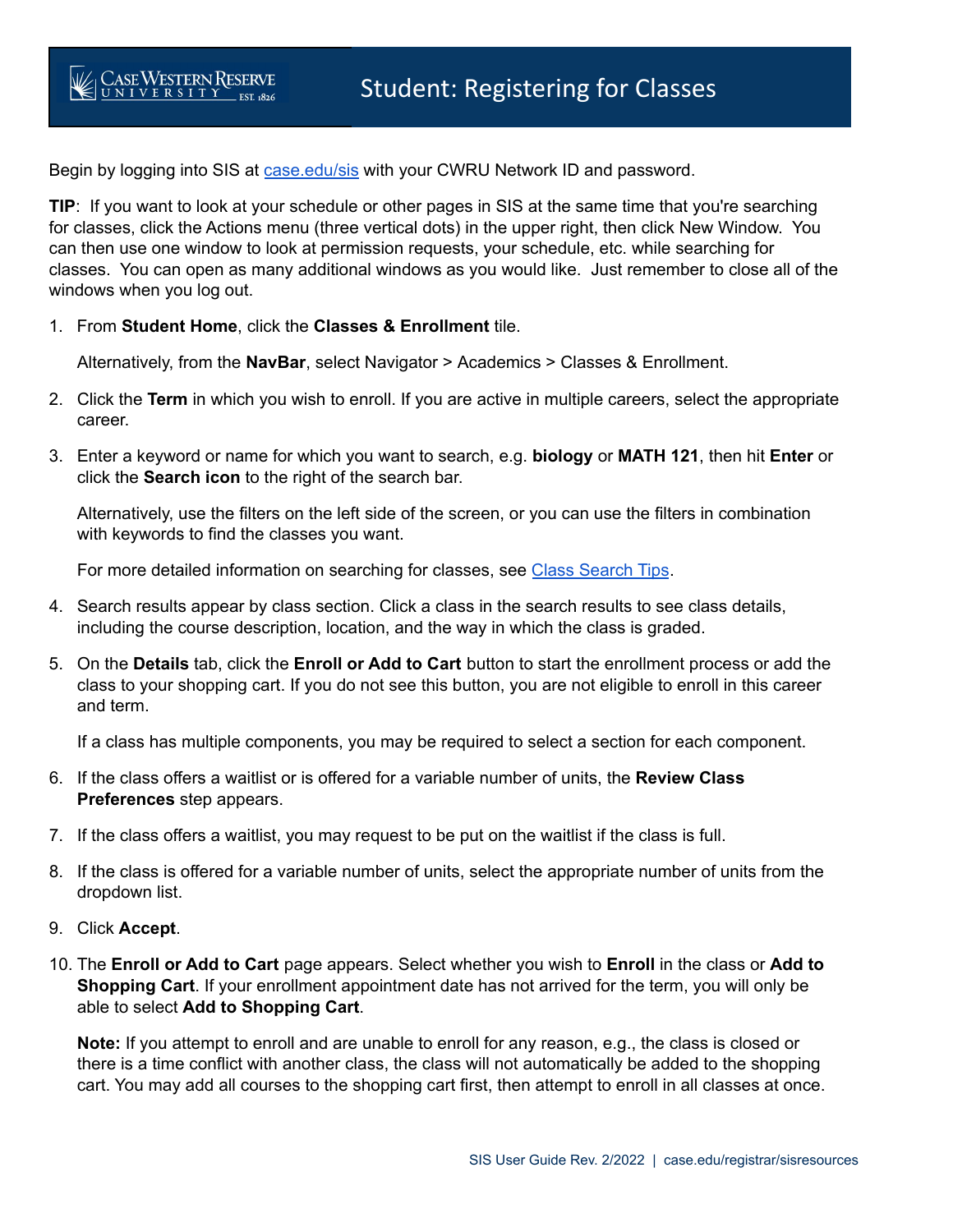After making a selection, click **Next**.

- 11. The **Review and Submit** page appears. Click on any of the previous steps on the left to review and change options if needed. If the class displayed is correct and all preferences are set correctly, click **Submit**.
- 12. The **Confirmation** page appears, which will either indicate that class enrollment was selected or will present an error message.
- 13. If an error is displayed, and there are options available to resolve the error, you will see a **Request Permissions** link. Some enrollment errors, such as registration holds, cannot be resolved with permissions. Be sure to click the **Tasks** tile on the **Student Home** to resolve any registration holds before enrolling.
- 14. If permission requests are needed, click the **Request Permissions** link. More permissions may be listed than appeared in the original error message.
- 15. Select the permissions for submission, enter a reason for requesting permission, and click **Submit Request**. See **Requesting Class Permissions** on the SIS [Resources](https://case.edu/registrar/sisresources) page for more information.

# **Enroll from Shopping Cart**

- 16. To enroll in classes in the shopping cart, click the **Shopping Cart** menu in the left-hand navigation menu.
- 17. Click the checkbox to the left of the classes and click the **Enroll** button.
- 18. Confirm enrollment by clicking **Yes.**
- 19. A message will appear for each course indicating the class has been added to your schedule or will state the reason you are unable to enroll in the class.

 **Note:** You may request permissions for one or more classes from this page by clicking the **Request Permissions** link for each class as desired.

 20. To make changes to your classes (drop, edit, swap, or withdraw), expand the **Modify Classes** folder on the left-hand navigation menu to see available options.

**Decision:** Do you need to make changes to your classes?

- To drop classes, go to step 21.
- To edit classes, go to step 23.
- To swap classes, go to step 25.
- $\bullet$ To withdraw from classes, go to step 27.

This completes the process of registering for classes. Remaining steps apply to other paths.